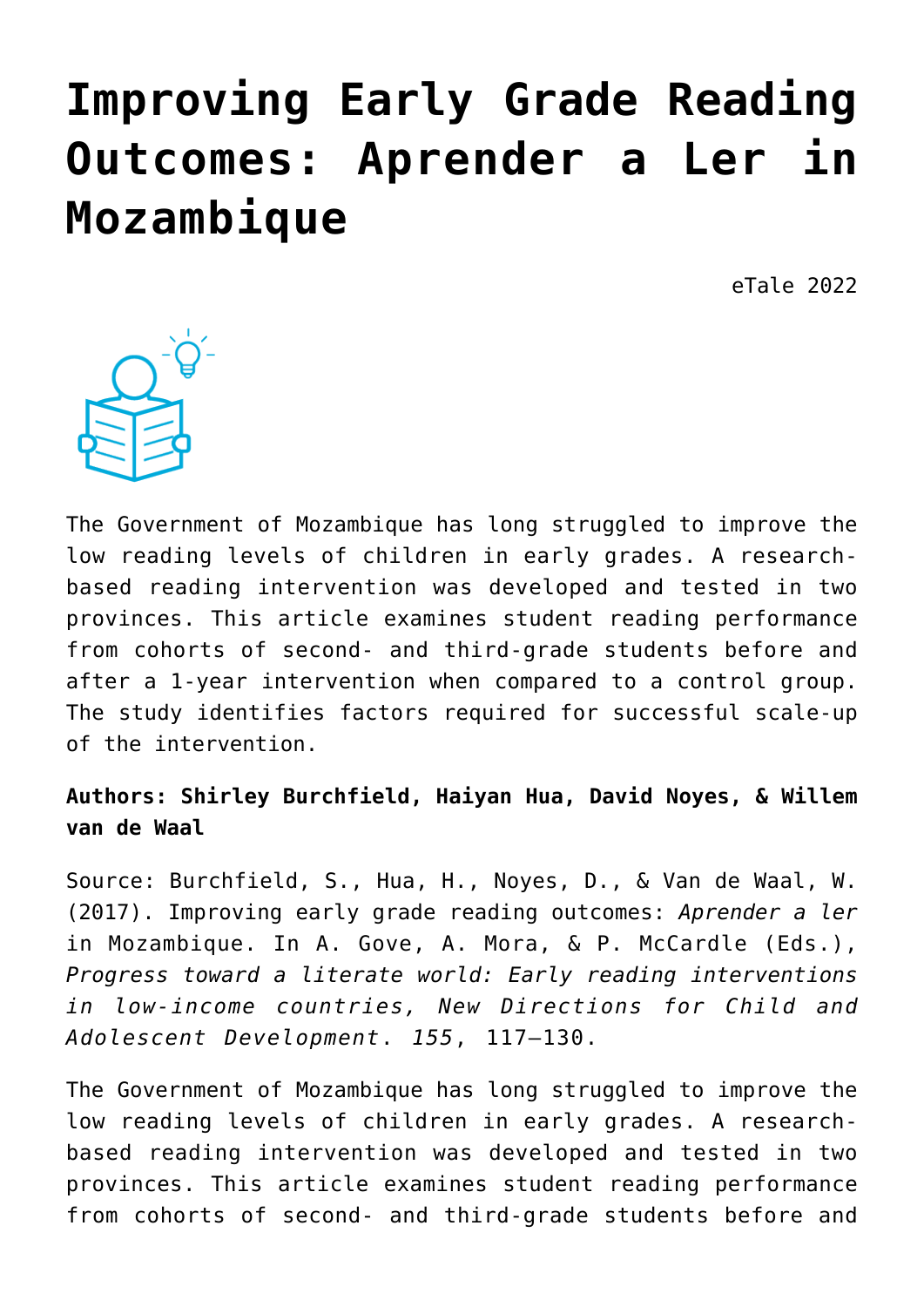after a 1-year intervention when compared to a control group. The study identifies factors required for successful scale-up of the intervention.

- In the 1990s (after the civil war), school attendance in Mozambique was difficult due to high poverty levels, impassable roads, and deteriorating or non-existent schools, despite a commitment to improve education.
- Enrolment was low (around 40%) and schools lacked books, supplies, and qualified teachers.
- Between 2003 and 2010, primary school enrolment increased from 3.3 million to 5.3 million.
- With an insufficient number of trained teachers and too few schools to meet the increased demand, most schools operated with double shifts.
- One study reported that only 41% of children at Grade 3 could read a single word, and only 6% could read 11 words or more per minute.

#### **Aprender a Ler**

- The objective of this intervention is to improve reading outcomes for children at Grades 2 and 3 in Zambésia and Nampula provinces by enhancing quality, reducing absenteeism and tardiness, and increasing instructional time.
- In 2015, Grade 1 was included in the programme (except for the first 12 weeks of school) when the emphasis is on teaching vocabulary in Portuguese.
- The programme provides training, coaching, and technical assistance to strengthen basic education services, and was originally targeted at 120 schools.
- The medium treatment group received intensive professional development, culminating in an examination and a certificate.
- The full treatment group received school management training aimed at reducing absenteeism and tardiness in addition to training and support.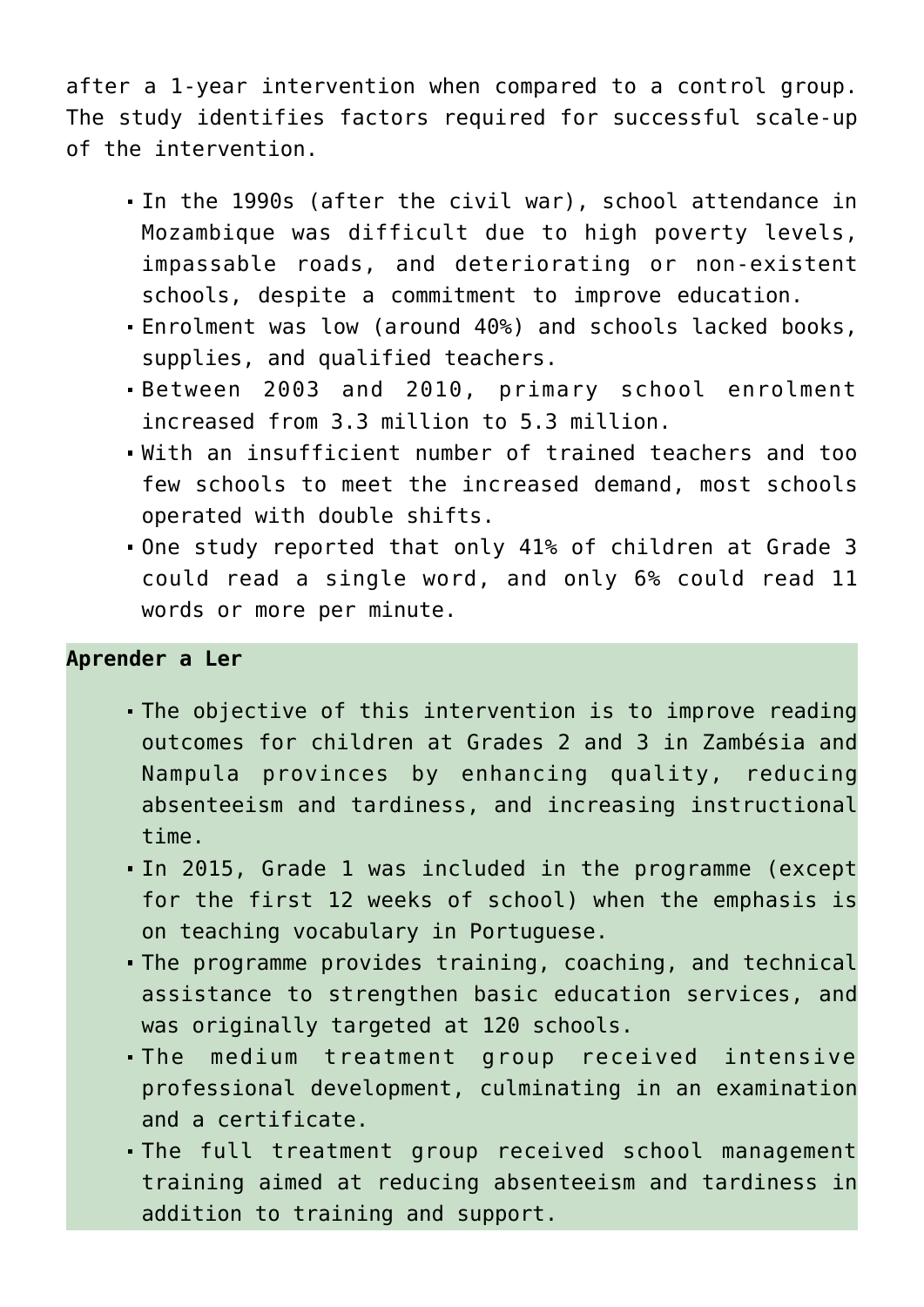

## **The study**

Research questions:

- 1. To what extent have programme interventions improved reading outcomes for children in Nampula and Zambésia provinces?
- 2. What factors might assist or impede scale-up efforts?

Sampling included a priori random assignment of 180 schools to either a treatment or a control group in Zambésia and Nampula. Evaluators selected 10 children from each class (3,475 in total). The same schools were sampled at baseline and for midline 1 and midline 2 evaluation, although different students were assessed across the applications.

## **Components of the intervention**

- *Reading reinforcement programme*: provides training, coaching, and teaching materials in Portuguese to teachers in Grades 2 and 3 using a phonics-based scope and sequence.
- *School director training and coaching programme*: provides school directors with training in school leadership, effective communication, giving and receiving feedback, using practical school management tools for data-based decision making, and building community participation.
- *Institutional capacity building*: project staff work with the Provincial Directorate of Education and Culture and Teacher Training Institutes to prepare them to eventually take over programme initiatives.
- *Measuring impact for evidence-based decision making*: the project integrates a rigorous monitoring and evaluation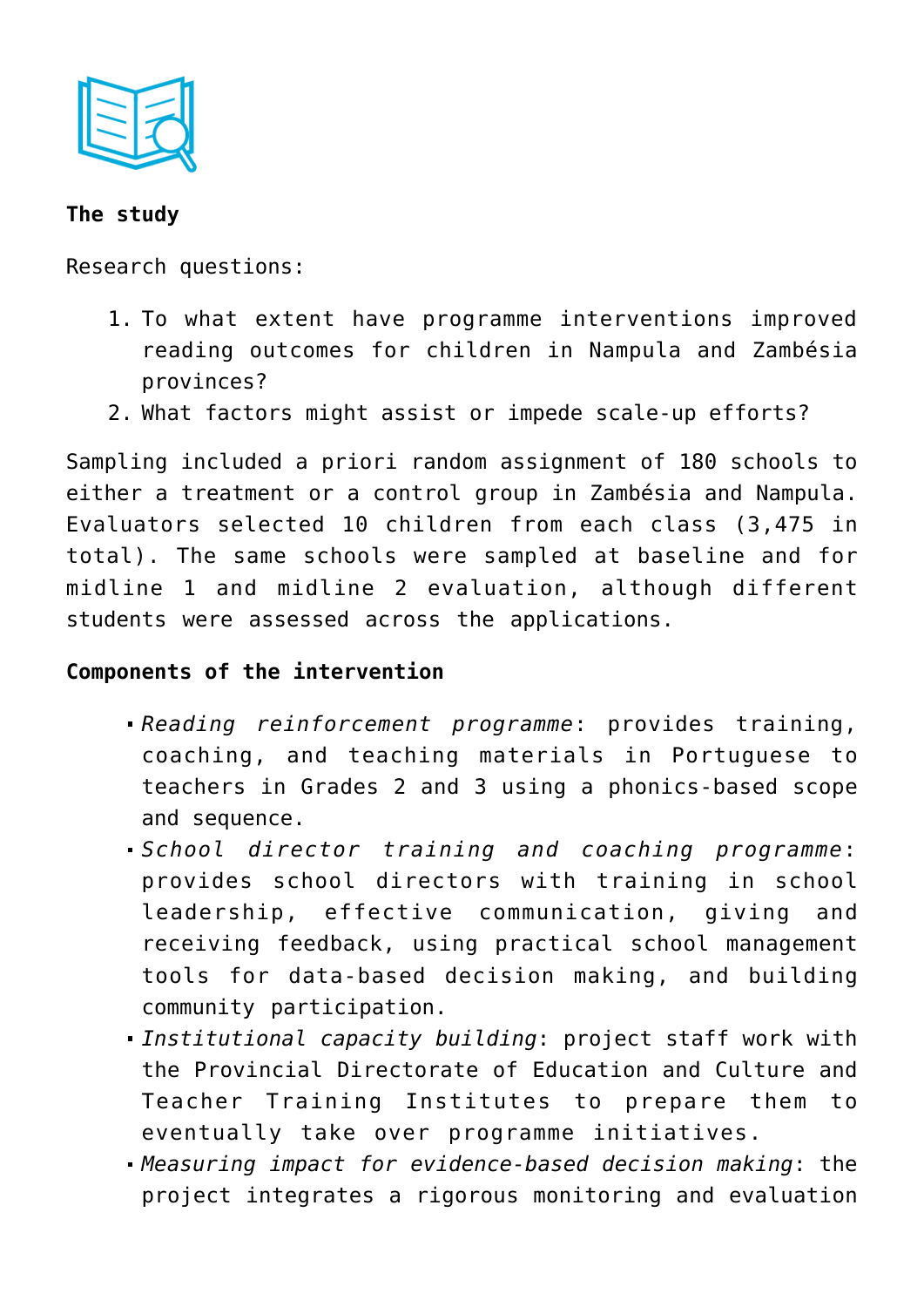process throughout the programme.



**Findings**

- After the first year of project implementation, students in both the medium and full treatment groups performed significantly better on all early grade reading assessment subtasks (oral comprehension, concepts about print, letter recognition, familiar word reading, oral reading fluency, and reading comprehension) than students in the control group.
- Students in full treatment schools scored significantly higher than students in medium treatment schools for most measures.
- The treatment group showed the greatest improvement in letter recognition, familiar word reading, and reading fluency.



## **Implications**

- Four factors were most likely to have contributed to the results: availability of materials, student and teacher attendance, training and supervision, and language of instruction.
- Each teacher in the *Aprender a Ler* treatment schools